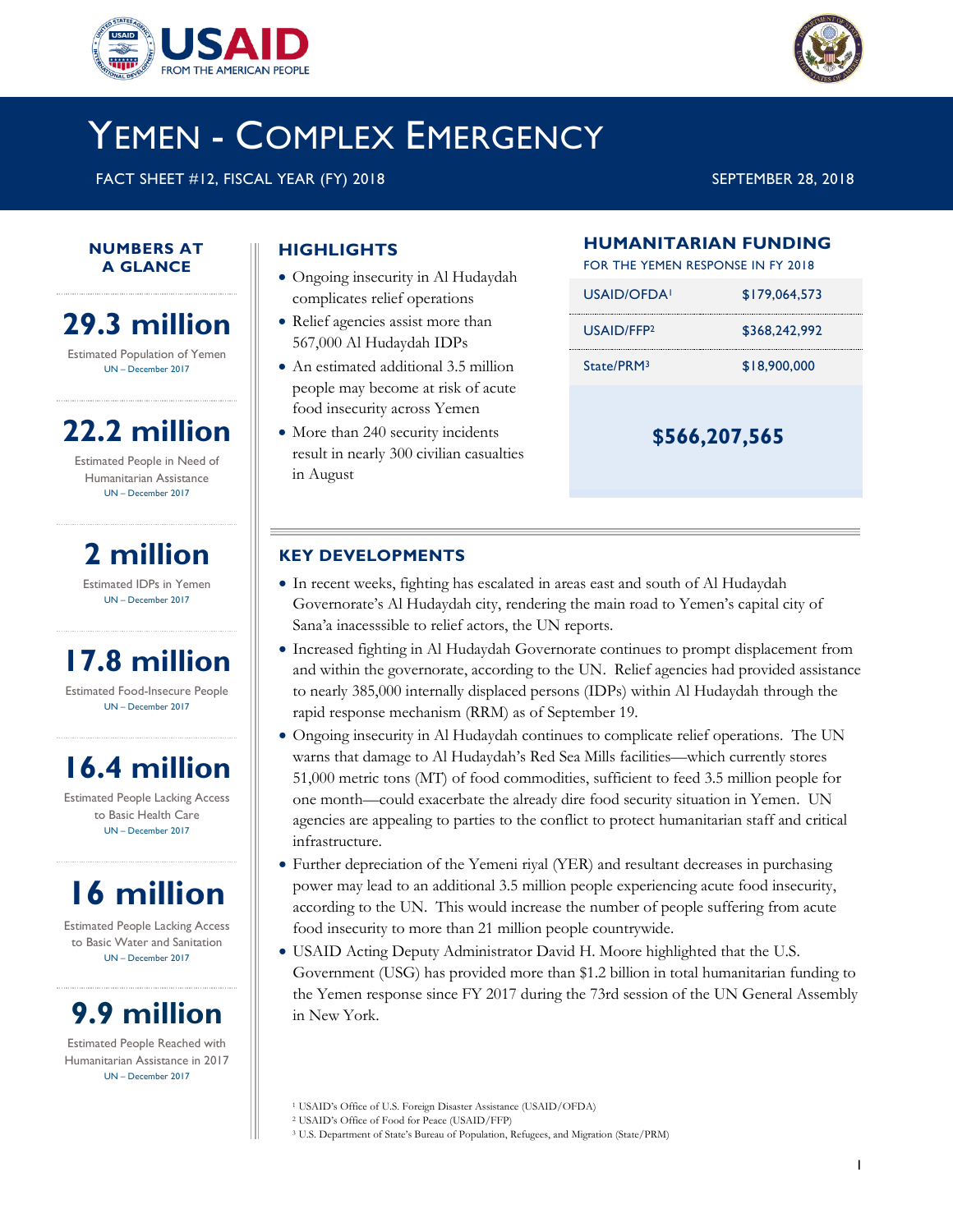### **INSECURITY, POPULATION DISPLACEMENT, AND PROTECTION**

- As of September 24, heavy fighting had rendered the Al Hudaydah–Sana'a road inaccessible to relief actors, according to the UN; however, the northern route from Al Hudaydah city through Hajjah Governorate to Sana'a remains open for humanitarian movements. More than 60 international and national UN staff and more than 560 non-governmental organization (NGO) staff were working in Al Hudaydah city as of September 18, the UN reports.
- UN Resident and Humanitarian Coordination (RC/HC) for Yemen Lise Grande warned that damage to Al Hudaydah's Red Sea Mills facilities—which currently store 51,000 MT of food commodities, sufficient to feed 3.5 million people for one month—could further deteriorate food security in Yemen. Heightened insecurity could also impact operations at Yemen's Red Sea ports of Al Hudaydah and Al Saleef, through which approximately 70 percent of humanitarian assistance for Yemen is imported. RC/HC Grande called on all parties to the conflict to respect civilians and civilian infrastructure in a September 13 statement.
- From June 1–September 19, relief actors provided humanitarian assistance to nearly 89 percent of the more than 434,000 IDPs displaced within Al Hudaydah through the RRM, according to the UN.
- An estimated 3,500 people fled from Al Hudaydah's Ad Durayhimi District to Al Hudaydah city on September 14 due to escalated fighting in the district, the Office of the UN High Commissioner for Refugees (UNHCR) reported. As of September 21, the UN agency had provided emergency relief commodities, protection services, and shelter assistance to more than 100,000 conflict-affected individuals as part of the Al Hudaydah RRM.
- Ongoing fighting in Yemen continues to place civilians, civilian infrastructure, and humanitarian operations at risk. The Protection Cluster recorded more than 240 security incidents that resulted in an estimated 300 civilian casualties in August, primarily in Al Hudaydah and Hajjah.

#### **FOOD SECURITY AND NUTRITION**

- The continuing devaluation of the YER could render an additional 3.5 million people food insecure, according to the UN. The declining value of the YER has also effectively increased market prices of basic food commodities, negatively affecting food security. Basic food commodity prices increased up to 10 percent in local markets between August and early September, with the average cost of a minimum food basket nearly doubling since February 2015, the UN reports.
- Despite increased insecurity, Al Hudaydah and Al Saleef ports remain operational and continue to receive commercial and humanitarian food imports. On September 26, a UN World Food program (WFP)-chartered vessel carrying approximately 27,500 MT of USAID/FFP-funded bulk wheat—sufficient to feed more than 1.8 million people for one month—arrived at the Al Hudaydah port inner anchorage area. Another vessel carrying 18,500 MT of USAID/FFPfunded bulk wheat—sufficient to feed more than 1.2 million people for one month—had offloaded its cargo at Aden Port as of September 22. The cargo will support WFP's emergency food assistance operations in Yemen.
- A USAID/FFP NGO partner delivered food vouchers to more than 46,000 individuals in Abyan, Ad Dali', and Lahij governorates from July 1–August 31. The partner also conducted health and nutrition awareness campaigns for nearly 58,800 people during the same period.
- As part of the Al Hudaydah response, the UN Children's Fund (UNICEF) delivered 15,000 cartons of ready-to-use therapeutic food (RUTF)—enough to address nutrition needs in the governorate for three months—to the governorate health office (GHO), according to the UN. Humanitarian actors also pre-positioned an additional 10,000 cartons of RUTF in NGO warehouses.
- From September 1–18, relief actors admitted more than 37,000 children ages five years and younger experiencing severe acute malnutrition to nutrition management programs in Al Hudaydah, the UN reports. In addition, relief actors provided community infant and young child feeding counselling and education to more than 84,000 pregnant and lactating women and provided micronutrient supplements to more than 42,000 children, according to the Nutrition Cluster. 4

<sup>&</sup>lt;sup>4</sup> The coordinating body for humanitarian nutrition activities, comprising UN agencies, NGOs, and other stakeholders.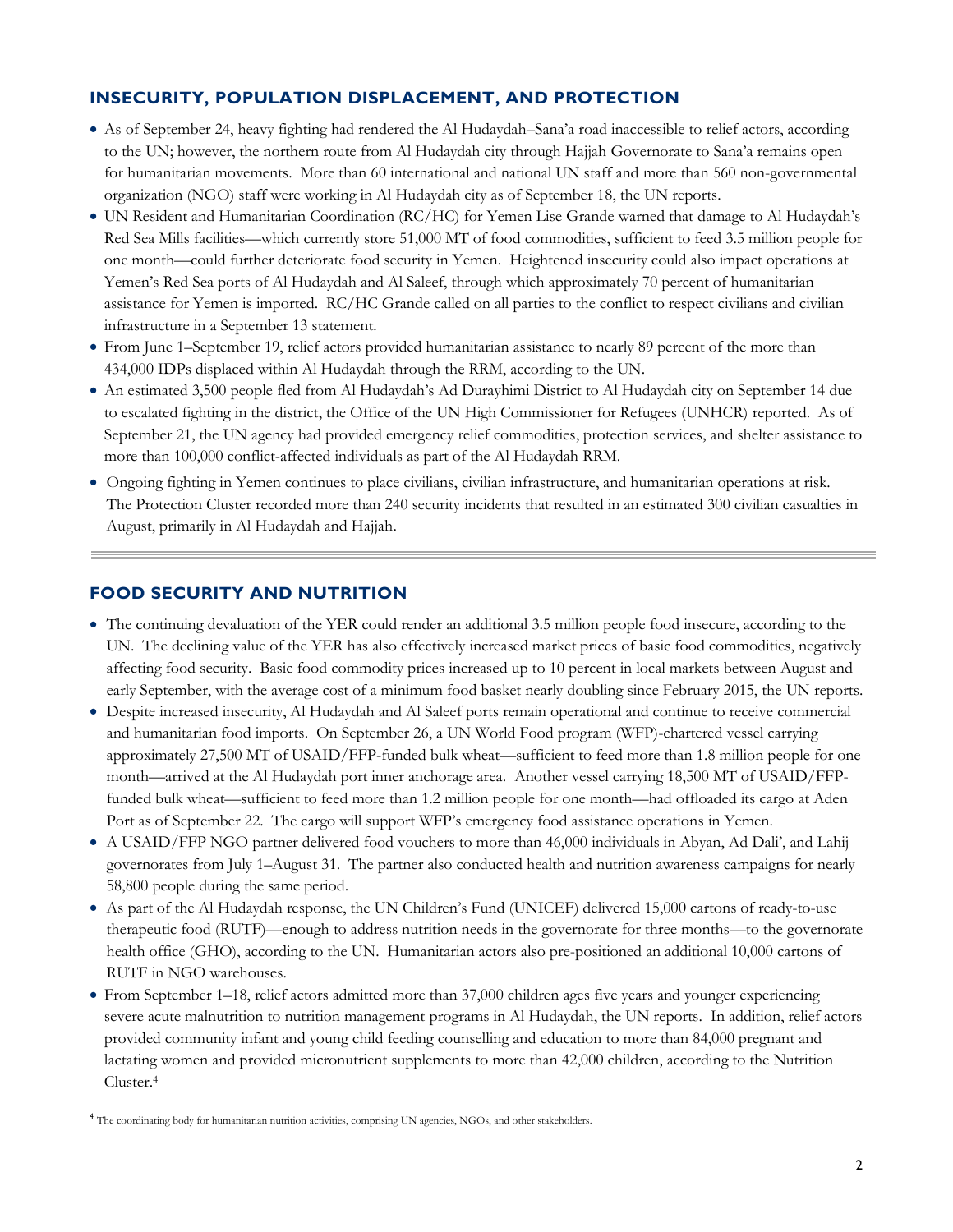#### **HEALTH AND WASH**

- Health actors recorded nearly 79,500 suspected cholera cases and 166 associated deaths across Yemen between July 15 and September 22, according to the UN World Health Organization (WHO). Health actors report that the epidemic has affected 306 Yemeni districts, with conflict-affected and densely populated areas of Al Hudaydah and Sana'a cities facing the highest risk of transmission due to limited access to safe drinking water and poor water, sanitation, and hygiene (WASH) infrastructure, the UN reports.
- Health actors report that almost 30 of the nearly 400 health facilities that provide nutrition services in eight Al Hudaydah districts were temporarily closed due to insecurity from September 11–18. UNICEF and the Al Hudaydah GHO are working to provide services to people affected by the health facility closures.
- With State/PRM support, the International Organization for Migration (IOM) provided health care services including health promotion sessions, mental health care, and psychosocial support—to more than 18,600 IDPs and approximately 480 migrants across Yemen from September 9–15, according to the UN agency.
- Twenty-three mobile teams supported by UNICEF and implementing partners continue to provide integrated health and nutrition services in 14 Al Hudaydah districts, the Nutrition Cluster reports. Since January, the mobile teams have provided nutrition services to more than 10,600 children ages five years and younger and nearly 5,000 pregnant and lactating women.
- Community volunteers supported by a USAID partner conducted hygiene awareness sessions on proper handwashing, safe waste disposal, water-borne disease prevention, and water treatment for nearly 28,600 individuals in Hadramawt, Lahij, and Ta'izz governorates in August. The partner also provided nearly 3 million liters of safe drinking water to more than 31,500 people in Ta'izz during the month.

#### **EMERGENCY RELIEF COMMODITIES AND LOGISTICS**

 On September 16, UNHCR distributed relief commodities to more than 4,600 new IDPs and provided emergency shelter to approximately 2,100 IDPs in Al Hudaydah's Ad Dali' District through a local NGO. The UN agency also provided emergency cash assistance, totaling more than \$4 million, to approximately 140,000 individuals across Yemen in August; due to acute shelter needs, the UN agency disbursed more than 70 percent of the cash assistance in the form of rental subsidies.



#### **2018 HUMANITARIAN FUNDING**

\*Funding figures are as of September 28, 2018. All international figures are according to the UN Office for the Coordination of Humanitarian Affairs (OCHA) Financial Tracking Service and based on international commitments during the current calendar year, while USG figures are according to the USG and reflect the most recent USG commitments based on the fiscal year, which began on October 1, 2017.

\*\*European Commission's Directorate-General for Humanitarian Aid and Civil Protection (ECHO)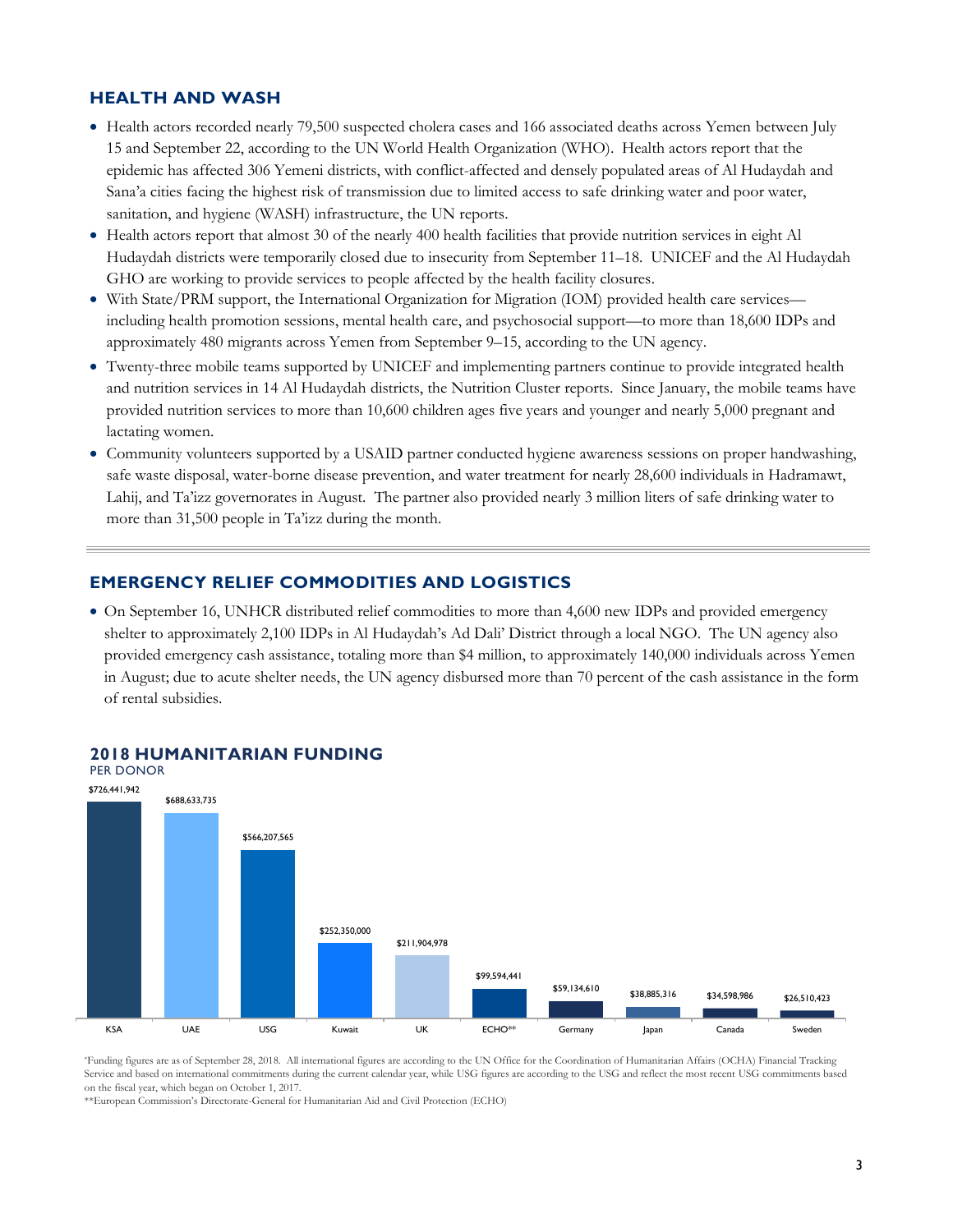### **CONTEXT**

- Between 2004 and early 2015, conflict between the Republic of Yemen Government (RoYG) and Al Houthi opposition forces in the north and between Al Qaeda affiliated groups and RoYG forces in the south affected more than 1 million people and repeatedly displaced populations in northern Yemen, resulting in humanitarian need. Fighting between RoYG forces and tribal and militant groups since 2011 limited the capacity of the RoYG to provide basic services, and humanitarian needs increased among impoverished populations. The advancement of Al Houthi forces in 2014 and 2015 resulted in the renewal and escalation of conflict and displacement, further exacerbating already deteriorated humanitarian conditions.
- In March 2015, the Kingdom of Saudi Arabia-led Coalition began airstrikes against Al Houthi and allied forces to halt their southward expansion. The ongoing conflict has damaged or destroyed public infrastructure, interrupted essential services, and reduced commercial imports to a fraction of the levels required to sustain the Yemeni population; the country relies on imports for 90 percent of its grain and other food sources.
- Since March 2015, the escalated conflict—coupled with protracted political instability, the resulting economic crisis, rising fuel and food prices, and high levels of unemployment—has left more than 17.8 million people foodinsecure and more than 22.2 million people in need of humanitarian assistance. In addition, the conflict had displaced nearly 3 million people, including more than 900,000 people who had returned to areas of origin, as of December 2017. The volatility of the current situation prevents relief agencies from obtaining accurate, comprehensive demographic information.
- In late April 2017, a cholera outbreak that began in October 2016 resurged, necessitating intensive humanitarian response efforts throughout the country, particularly health and WASH interventions. The USG is supporting partners to scale up cholera prevention, preparedness, and response activities.
- On October 24, 2017, U.S. Ambassador Matthew H. Tueller re-issued a disaster declaration for the ongoing complex emergency in Yemen for FY 2018 due to continued humanitarian needs resulting from the complex emergency and the impact of the country's political and economic crises on vulnerable populations.

| <b>IMPLEMENTING PARTNER</b> | <b>ACTIVITY</b>                                                                                                                                                                                                                                        | <b>LOCATION</b>                                                                                                                                                                                     | <b>AMOUNT</b> |  |  |
|-----------------------------|--------------------------------------------------------------------------------------------------------------------------------------------------------------------------------------------------------------------------------------------------------|-----------------------------------------------------------------------------------------------------------------------------------------------------------------------------------------------------|---------------|--|--|
| <b>USAID/OFDA</b>           |                                                                                                                                                                                                                                                        |                                                                                                                                                                                                     |               |  |  |
| Implementing Partners (IPs) | Agriculture and Food Security, Economic<br>Recovery and Market Systems, Health,<br>Humanitarian Coordination and Information<br>Management (HCIM), Logistics Support and<br>Relief Commodities, Nutrition, Protection,<br>Shelter and Settlement, WASH | Abyan, Aden, Ad Dali',<br>Amanat al-Asimah, Amran,<br>Dhamar, Hadramawt, Hajjah,<br>Al Hudaydah, Ibb, Al Jawf,<br>Lahij, Al Mahwit, Marib,<br>Raymah, Sa'dah, Sana'a,<br>Shabwah, Ta'izz            | \$128,002,584 |  |  |
| <b>IOM</b>                  | Logistics Support                                                                                                                                                                                                                                      | Countrywide                                                                                                                                                                                         | \$15,488,216  |  |  |
| <b>OCHA</b>                 | <b>HCIM</b>                                                                                                                                                                                                                                            | Countrywide                                                                                                                                                                                         | \$8,000,000   |  |  |
| <b>UNICEF</b>               | Protection                                                                                                                                                                                                                                             | Abyan, Aden, Ad Dali',<br>Amanat al-Asimah, Amran, Al<br>Bayda', Dhamar, Hadramawt,<br>Hajjah, Al Hudaydah, Ibb, Al<br>Jawf, Lahij, Al Mahwit, Marib,<br>Raymah, Sa'dah, Sana'a,<br>Shabwah, Ta'izz | \$17,150,000  |  |  |
| <b>WFP</b>                  | Logistics Support and Relief Commodities                                                                                                                                                                                                               | Countrywide                                                                                                                                                                                         | \$2,500,000   |  |  |
| <b>WHO</b>                  | Health                                                                                                                                                                                                                                                 | Countrywide                                                                                                                                                                                         | \$5,241,259   |  |  |

#### **USG HUMANITARIAN FUNDING FOR THE YEMEN RESPONSE IN FY 2018 <sup>1</sup>**